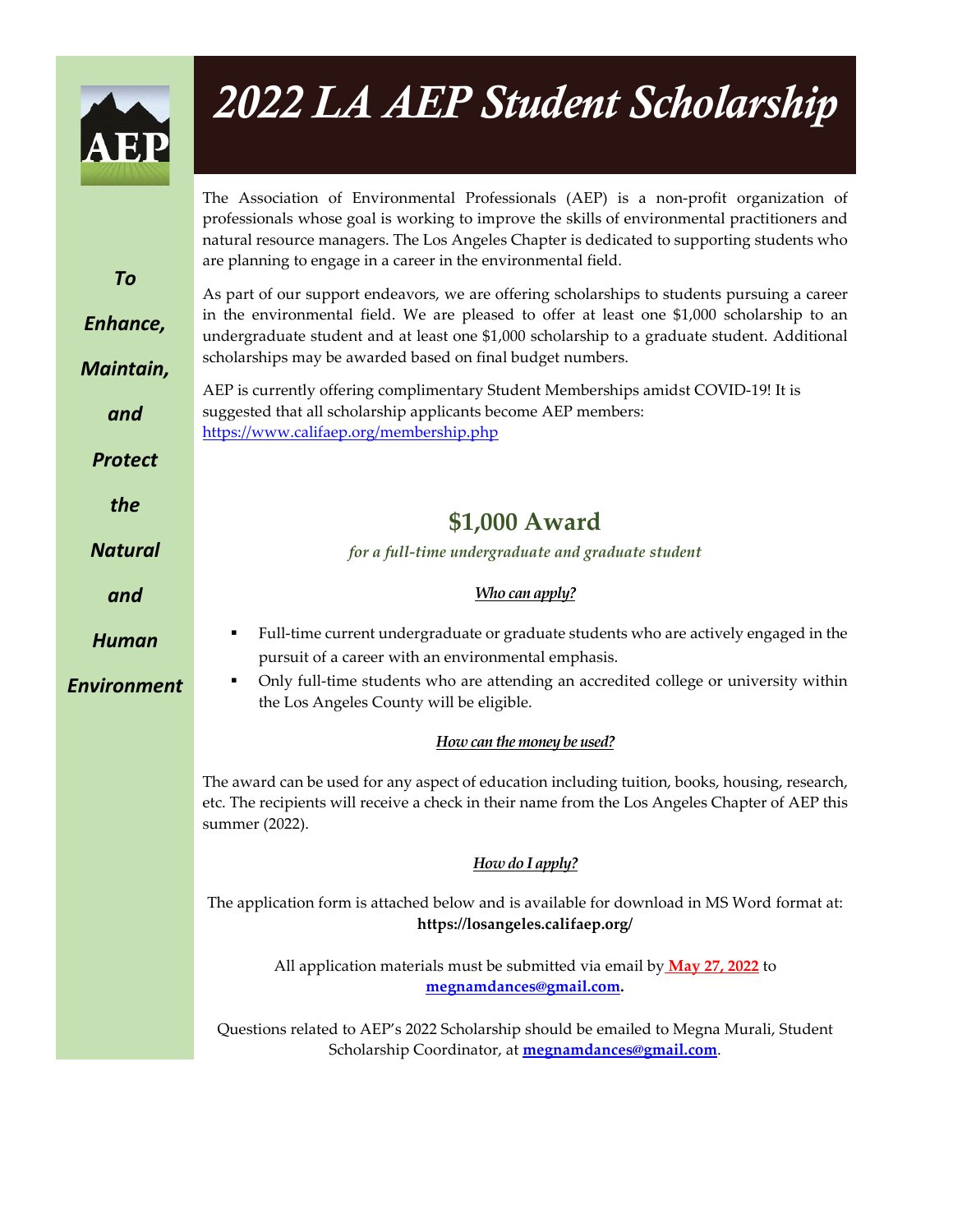

## *2022 AEP Student Scholarship Application Form*

|         | <b>General Information</b> |              |     |  |
|---------|----------------------------|--------------|-----|--|
| Name    |                            |              |     |  |
| Address |                            |              |     |  |
| City    |                            | <b>State</b> | Zip |  |
| Phone   |                            |              |     |  |
| Email   |                            |              |     |  |

#### **College/University Attendance (list most recent first)**

| <b>School Name</b> | Dates of<br>Attendance | Degree/Major | <b>GPA</b> |
|--------------------|------------------------|--------------|------------|
|                    |                        |              |            |
|                    |                        |              |            |
|                    |                        |              |            |
|                    |                        |              |            |

#### **Other Questions**

**Are you currently an undergraduate or graduate student?** Undergraduate □ Graduate □

**Are you currently receiving financial aid?** Yes □ No □

**Are you currently an AEP member?** Yes □ No □

**Demographic information (Ethnicity/race):**